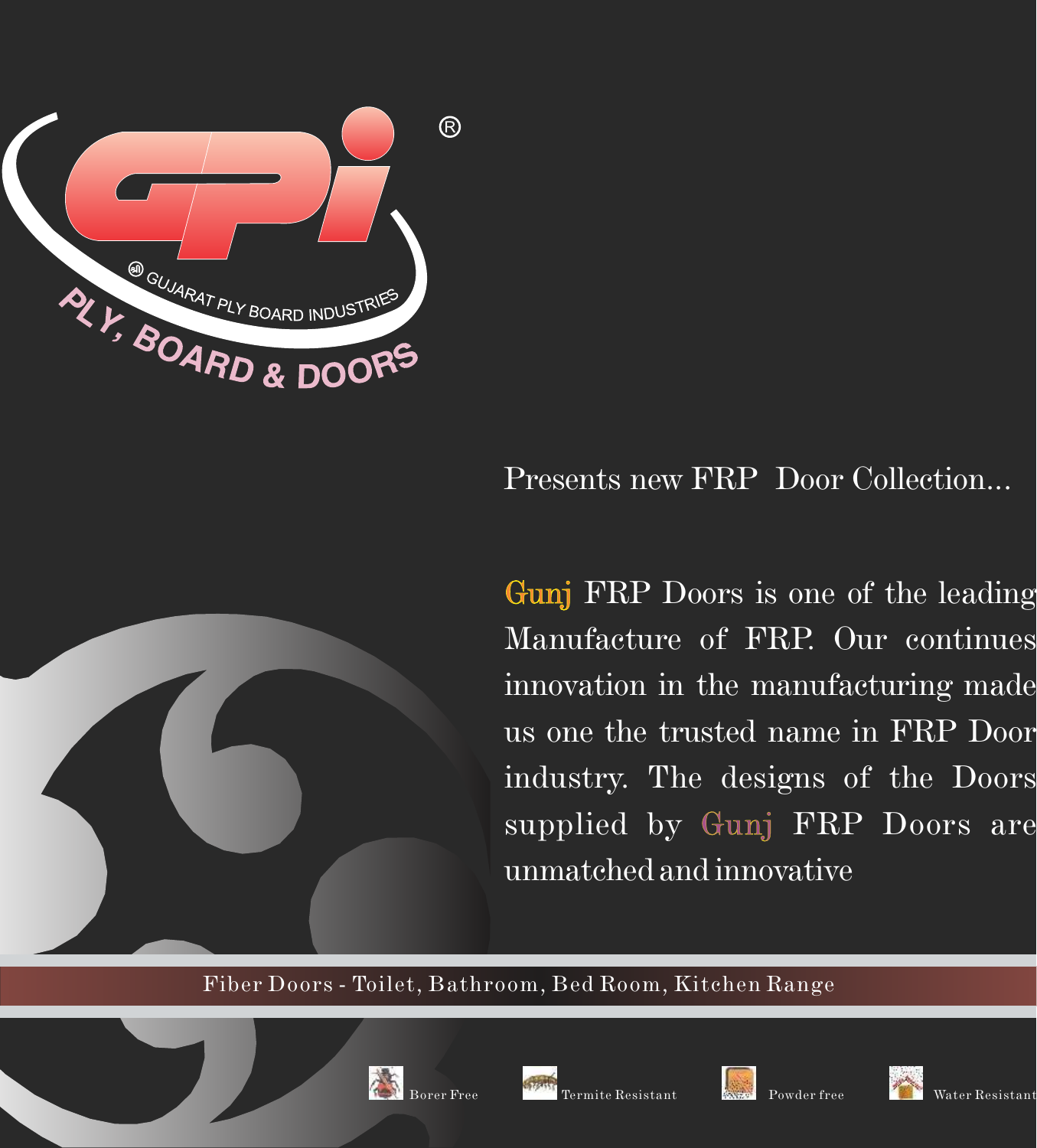### Duis Te Feugi Facilisi • Duis Autem Dolor In Hendreri • Vulputate Velit Ess • Mmolestie Consequat































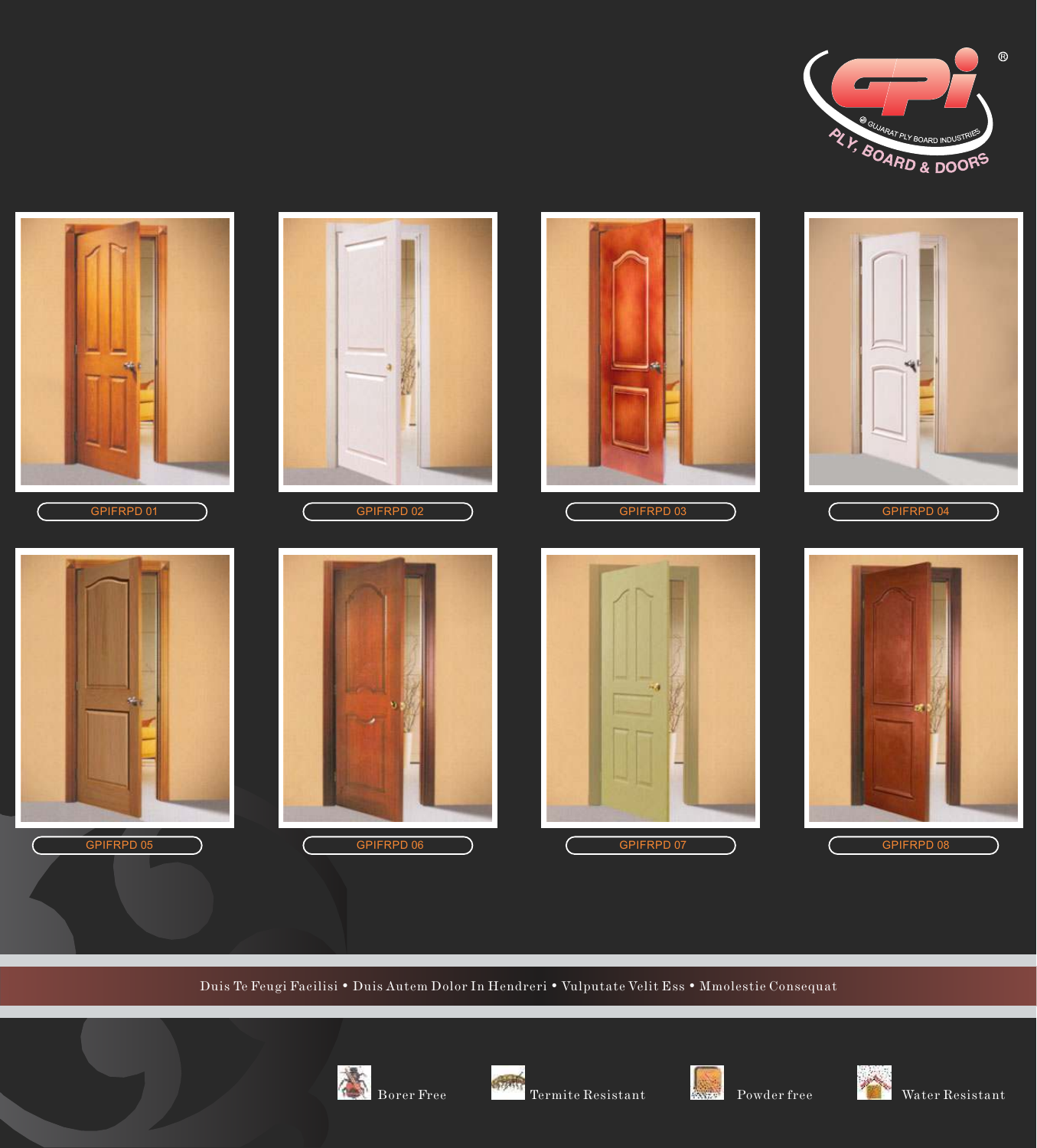